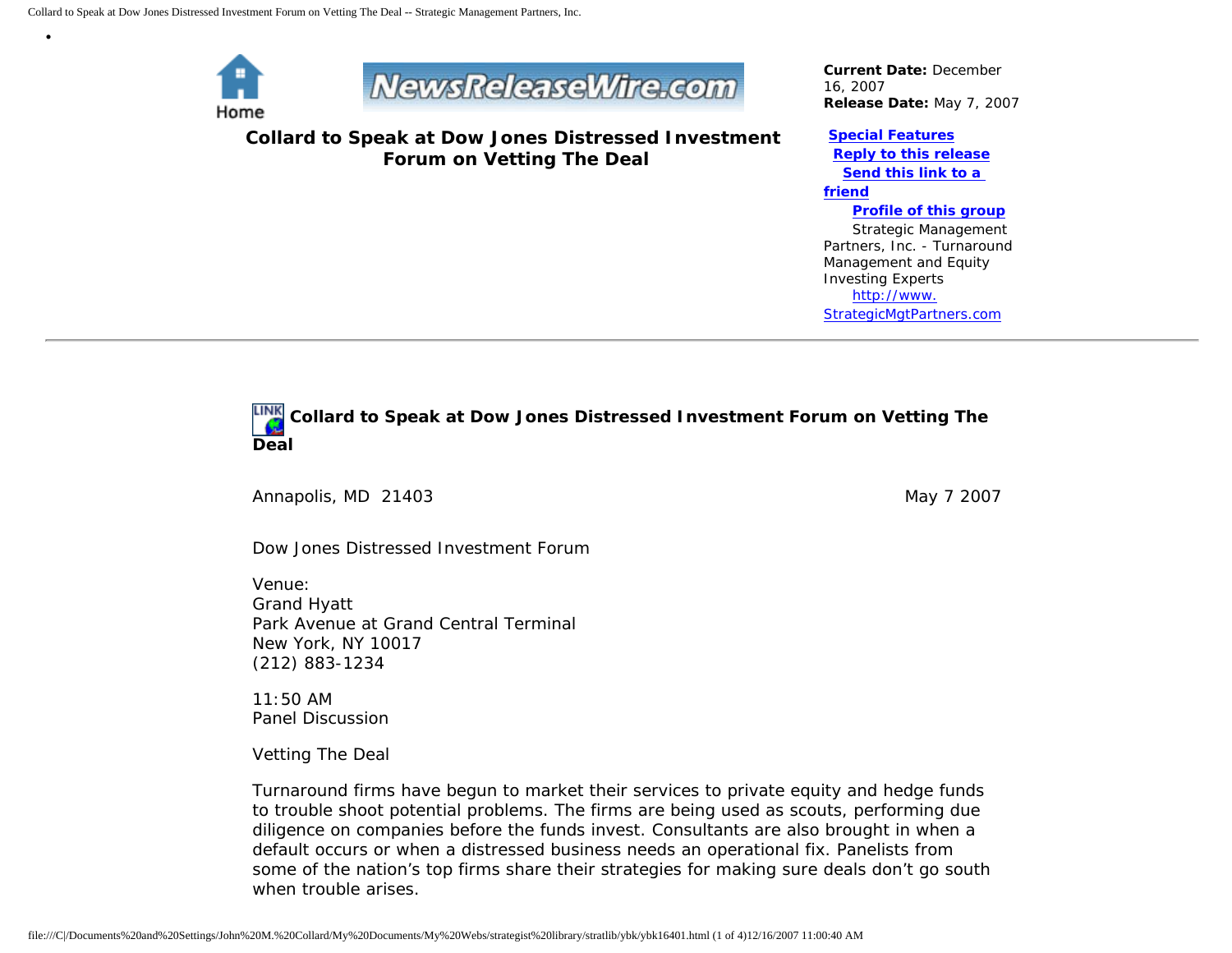Collard to Speak at Dow Jones Distressed Investment Forum on Vetting The Deal -- Strategic Management Partners, Inc.

Moderator: Marc Hopkins, Reporter, Dow Jones Daily Bankruptcy Review

Panelists: John M. Collard, Chairman, Strategic Management Partners, Inc. Daniel F. Dooley, Principal & Chief Operating Officer, MorrisAnderson & Associates Timothy J. Lewis, Principal, TRG Frank R. Mack, Managing Director, Conway MacKenzie & Dunleavy

Mr. Collard said "there is value-added realized when investors bring in turnaround professionals to run a company or advise private equity investors on investing in underperforming companies in which they want to invest. They bring a unique leadership style to focus on the immediacy of changes required. When a company is in trouble a different set of leadership skills is required to set the company back on a profitable path."

"More private equity and hedge fund investors are seeking the help of turnaround experts, and many are adding this talent to their senior management roles."

John M. Collard (strategist@aol.com) Chairman Strategic Management Partners, Inc. 522 Horn Point Drive Annapolis, MD 21403 Phone : 410-263-9100 Fax : 410-263-6094

[www.StrategicMgtPartners.com](http://www.strategicmgtpartners.com/)

More Information [Dow Jones Distressed Investment Forum Agenda](http://distressedinvestmentforum.dowjones.com/Default.aspx?pageid=403)



Ask a question with InterviewNet<sup>SM</sup>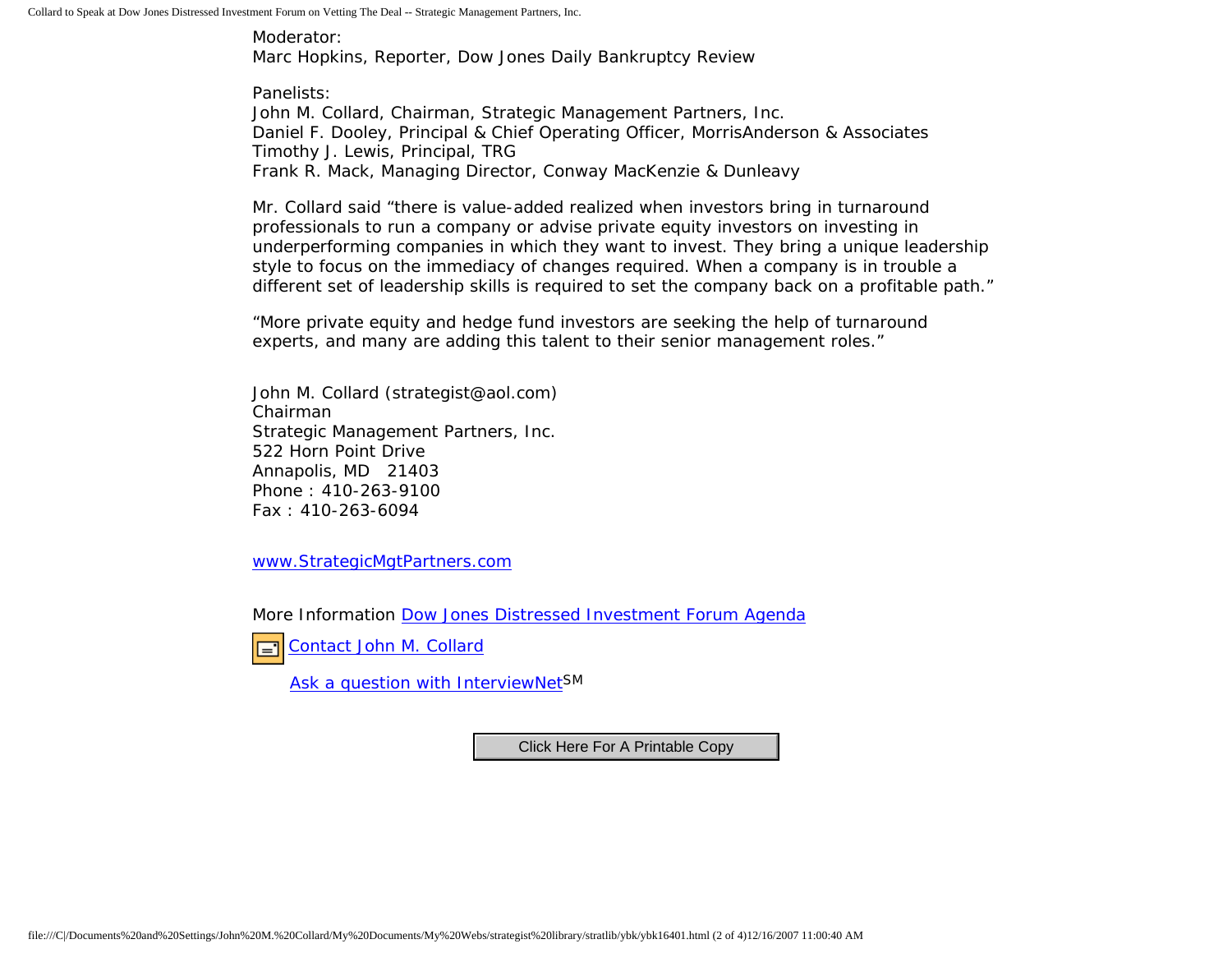|     | Other experts on these topics:   |
|-----|----------------------------------|
| 1.  | <b>Management</b>                |
| 2.  | Leadership                       |
| 3.  | <b>Planning</b>                  |
| 4.  | <b>Invest</b>                    |
| 5.  | <b>Strategy</b>                  |
| 6.  | <b>Small Business</b>            |
| 7.  | <b>Strategic Planning</b>        |
| 8.  | <b>Advisor</b>                   |
| 9.  | <b>Valuation</b>                 |
| 10. | <b>Transition</b>                |
| 11. | <b>Value</b>                     |
| 12. | <b>Bankruptcy</b>                |
| 13. | <b>Crisis Management</b>         |
| 14. | <b>Governance</b>                |
| 15. | <b>Investment Management</b>     |
| 16. | <b>CEO Effectiveness</b>         |
| 17. | <b>Executive Leadership</b>      |
| 18. | <b>Turnaround</b>                |
| 19. | <b>Corporate Change</b>          |
| 20. | <b>Ethical Issues/Management</b> |
| 21. | <b>Startup</b>                   |
| 22. | <b>Corporate Restructuring</b>   |
| 23. | <b>Executive Transition</b>      |
| 24. | <b>Turnaround Management</b>     |
| 25. | <b>Venture Capital</b>           |
| 26. | <b>Asset Recovery</b>            |
|     |                                  |

**27. [Corporate Renewal](http://www.expertclick.com/search/default.cfm?SearchCriteria=Corporate Renewal)**